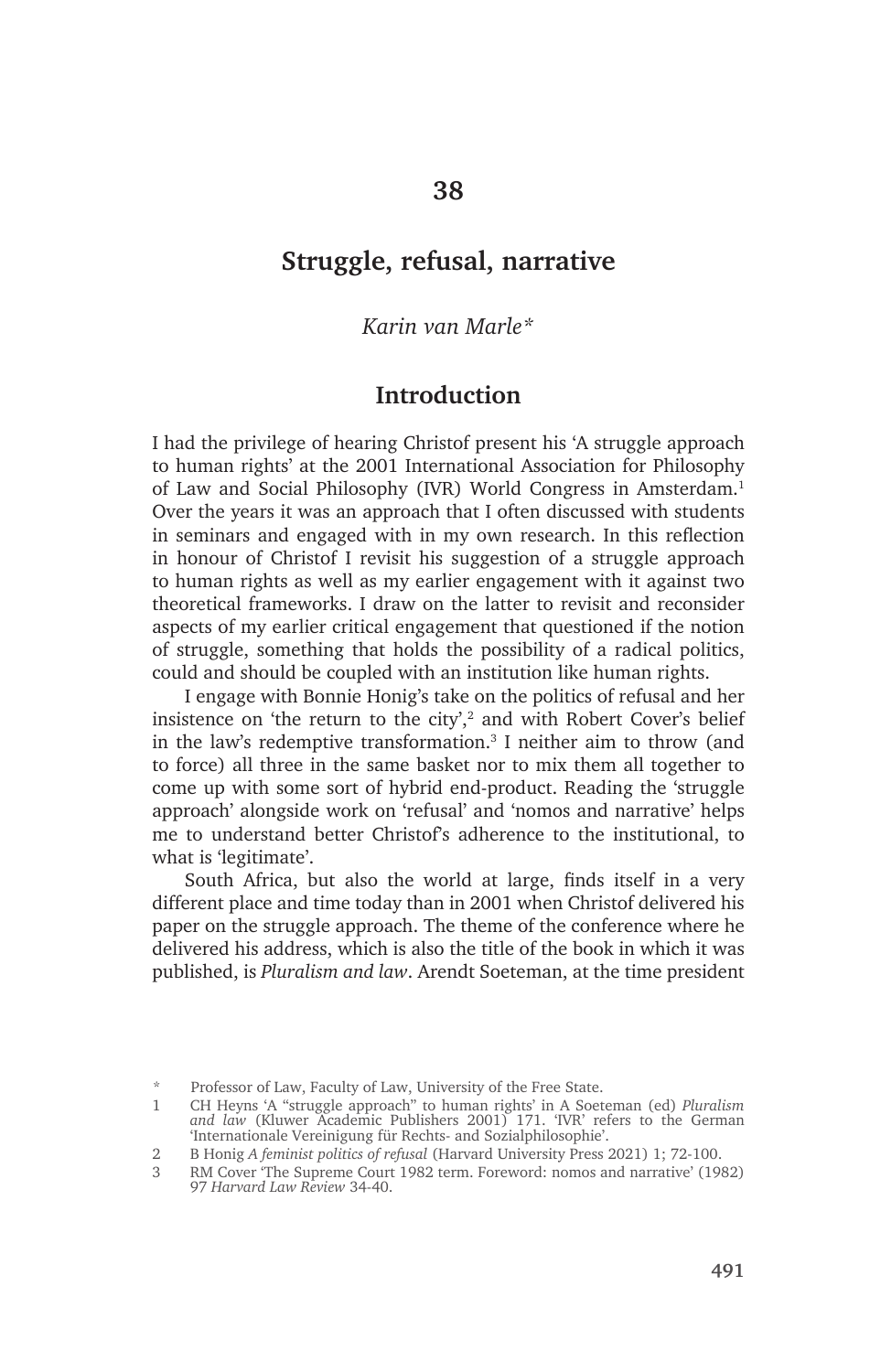of the IVR and editor of the book, refers to the tension between on the one hand being part of 'one world', while at the same time coming from 'many different traditions.'4 He asks: 'What can we say about justice in our pluralist world?'5 Twenty years later the question of justice, or maybe better put, the question on the absence of justice remains. But the question of pluralism and the law / legal pluralism is also with us. All three authors - Christof, Honig and Cover – in their own way are dealing with these questions; not to provide answers but to open new angles from which to approach them.

I start with briefly describing the crux of the struggle approach as suggested by Christof, followed by my earlier reflection on it, after which I turn to Honig and Cover. As noted, I sense in the writings of Honig and Cover lines that can be connected to Christof's understanding of human rights. At the same time there are significant differences between them.

This is a tentative reflection done in honour of Christof's work, his contribution and his life.

## **'A struggle approach to human rights'**

Christof described human rights as 'the flipside of the coin of legitimate resistance'.6 For him the idea of human rights can be captured in the phrase 'human rights = legitimate resistance'. He explained the 'force' of human rights through the link between human rights and resistance. Christof believed that no matter how one explains human rights, in other words which political, philosophical or theoretical approach or perspective one follows, the 'concept of human rights' itself serves as a 'countervailing force' to the power of the state as well as society.7 This belief in the force of human rights resulted in the statement that human rights are 'guides to action and triggers of resistance'.8 For Christof human rights is a 'potentially revolutionary concept'. He relied on 'the clampdown worldwide by authoritarian regimes on human rights organisations' as evidence for this claim.<sup>9</sup> However, notably, Christof said that he did not view human rights as being part of 'the anarchist tradition' and explained that human rights draw on the sense 'that there is a general duty to political obedience, to which human rights norms constitute exceptions'.10 I come back below to the idea of anarchy with reference to Cover, who boldly associates himself with the anarchist

10 Heyns (n 1) 172.

<sup>4</sup> A Soeteman 'Introduction' in A Soeteman (ed) (n 1) vii.

<sup>5</sup> Soeteman (n 4) viii.

<sup>6</sup> Heyns (n 1) 171.

<sup>7</sup> Heyns (n 1) 171.

<sup>8</sup> Heyns (n 1) 171.

<sup>9</sup> Heyns (n 1) 171.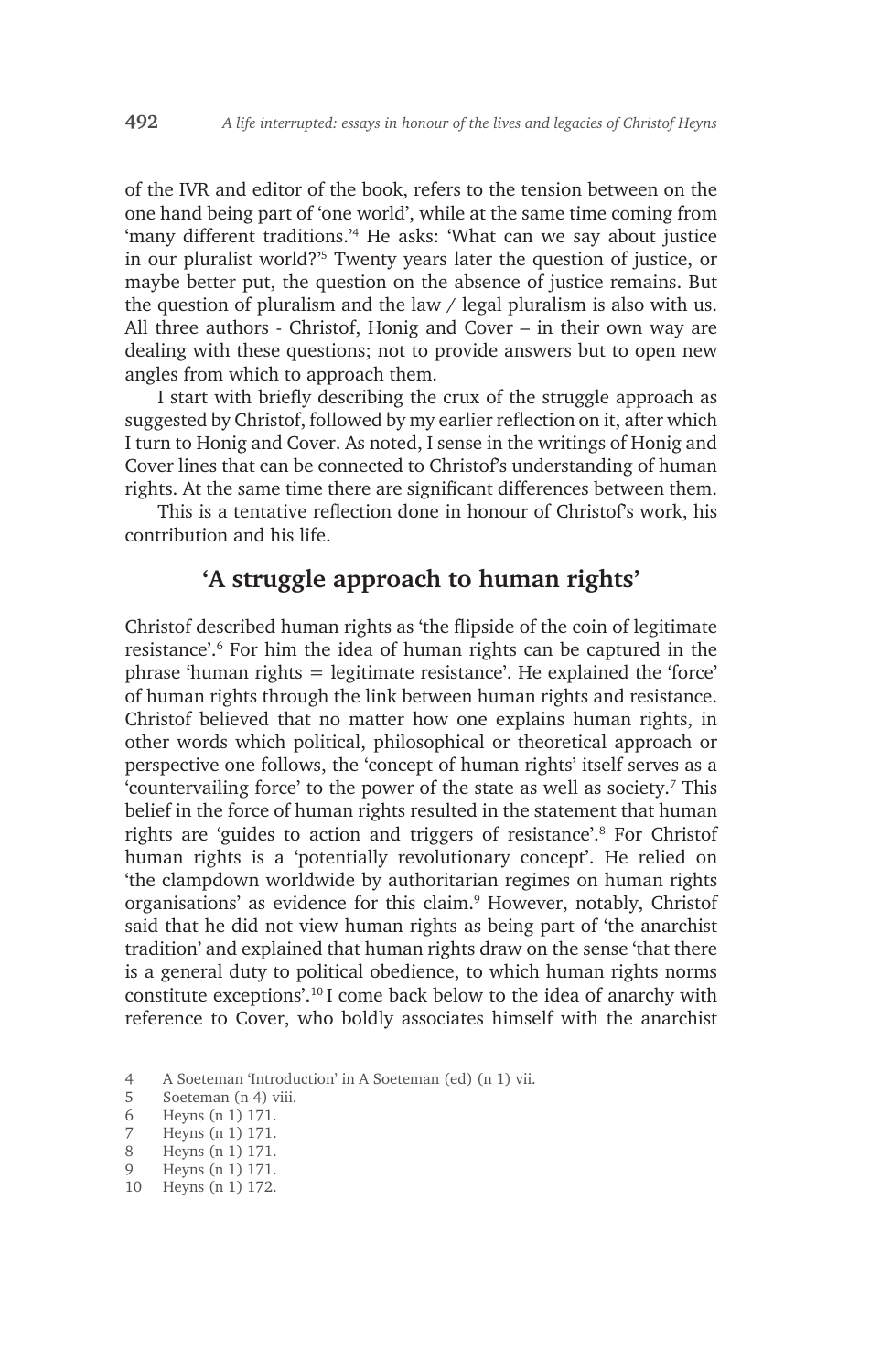tradition. Christof argued that human rights do not oppose or challenge the existence of the state as an institution, but in fact endorse it. As I show below this position is different from Honig and Cover, who stand critical towards the state. Important for my argument though is that neither of them believe that the state can be totally left behind. For Christof, disobedience can be allowed only in 'extreme cases' if it is 'justified', because of a general obligation to obedience.<sup>11</sup> Subscribing to the traditional view of constitutions as social contracts, Christof perceived human rights as the 'escape clause'. For him the concept of human rights is the 'ultimate guarantor of popular sovereignty' as well as the 'foundation for intervention by the international community' in the domestic affairs of states.12 He applied the struggle theory to specific examples that I do not delve into in this chapter.<sup>13</sup>

I want to note his view on the notion of history and time, responsibility and passion. He tied history closely to the concept of legitimacy and explained this by saying that the normative aspect of the struggle approach can be captured in the word 'legitimate'. For him what is legitimate is to be found in history – 'history reflects beliefs that have stood the test of time'.14 His understanding of responsibility is closely tied to the concept of human rights – the struggle approach to human rights is for him a call for responsibility to give direction to new struggles and also to protect existing norms. He described passion, the foundation of human rights, as 'passion tempered by history'.15

## **The limits of the law**

I draw here on a previous engagement with the struggle theory which comes from a perspective that underscores the limits of the law and is in particular cautious of the way in which law reduces the political.16 At the time, I highlighted that an obvious problem that one could have with the struggle theory is its 'grand narrative' style of argumentation. I read the struggle theory as an attempt to claim to provide the *ultimate foundation* and *explanation* for human rights; as a claim to solve all possible tensions, debates and struggles (!) on human rights. I highlighted the extent to which the theory relies on a modernist acceptance of rationality and human reason, follows an abstract form of agency and supports the notion of the all-and-ever-

- 12 Heyns (n 1) 172.
- 13 Heyns (n 1) 178-187.
- 14 Heyns (n 1) 187.
- 15 Heyns (n 1) 188.

<sup>11</sup> Heyns (n 1) 172.

<sup>16</sup> K van Marle 'Lives of action, thinking and revolt: a feminist call for politics and becoming in post-apartheid South Africa' (2004) 19 *South African Public Law* 608.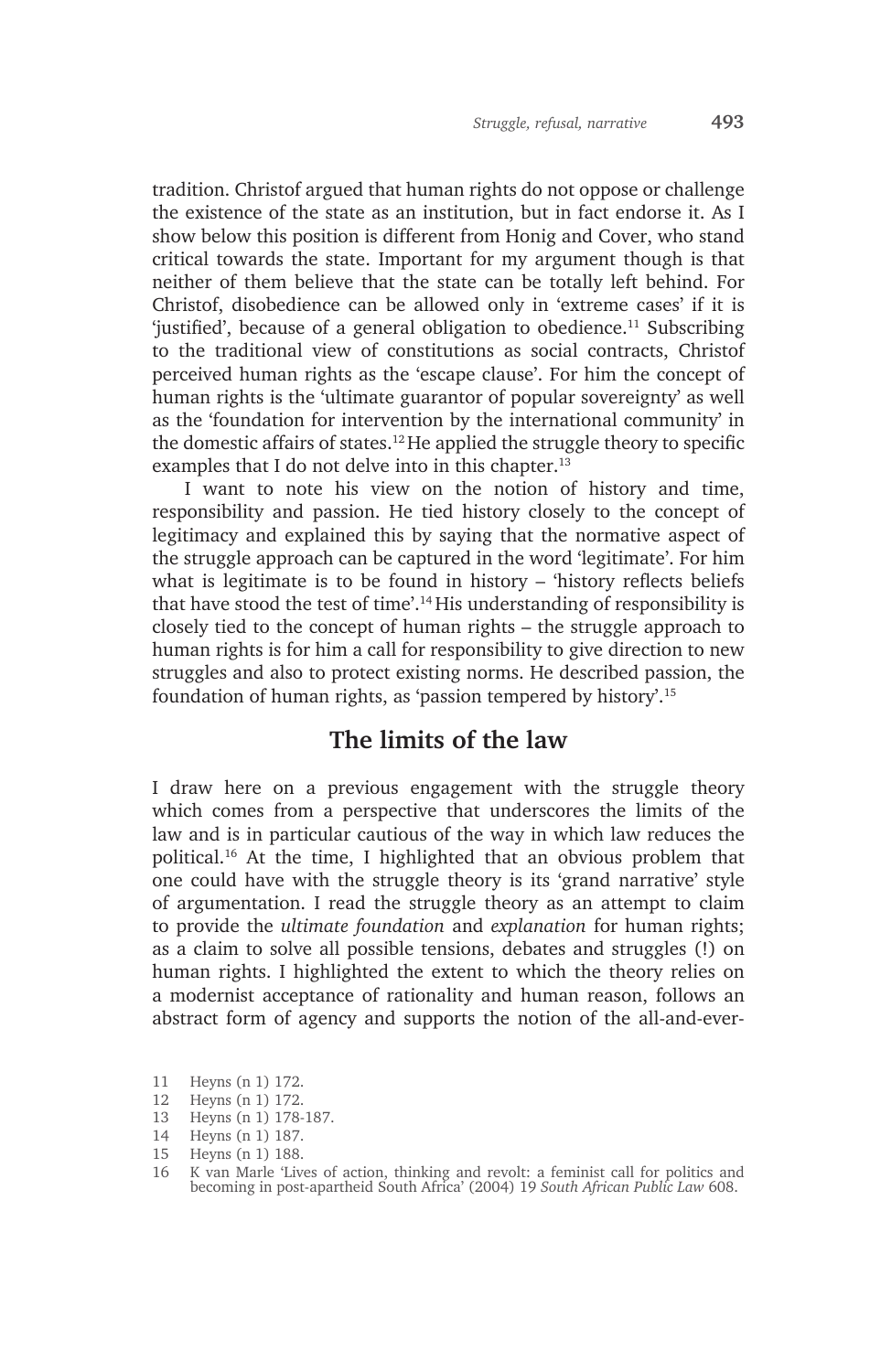present subject. The theory, although it recognises with some reluctance the problematic consequences of asserting a single history, ultimately assumes the possibility and desirability of one universal truth. This is of course ironic given that the focus of the conference and the subsequent publication was on pluralism. Re-reading the piece, I was struck by the emphasis placed on actions and the 'empirical observation of historical processes.'17 In this view, human rights should be seen as a form of action, not a set of moral truths. I invoked Hannah Arendt's fear that to concentrate on rights that are attached to politically passive and invisible legal subjects could lead to a misdirection in our resistance to totalitarianism.18 Christof might have argued that this is what he envisioned in the formulation of the struggle approach to human rights. However, I was concerned about the strong requirement of legitimacy and the reliance on mostly Western history as yardstick, which is not true to the Arendtian tradition of active politics and the centrality of life and narrative.<sup>19</sup>

Another reason why in my view the struggle approach failed to address post-apartheid politics is because I was worried about its aim to provide a reason and justification for the existence of human rights, without showing concern for politics. Also, for the struggle approach, the eventual entrenchment of human rights in international treaties is the end of political struggle rather than its beginning. I came to the conclusion that the struggle theory is not only celebratory and monumental but is, in a sense, despite Christof's claim to the contrary, not all that different from natural law explanations of the origins of and justification for human rights. I read the meaning of struggle as reduced to the level of explanation and justification and not taken to be part of an active and continuous politics. Encompassed in this approach is the danger of institutional politics that functions only within the sphere of what is perceived as legitimate.

In my previous reflection I relied on Hannah Arendt and Julia Kristeva, to warn against the reductions that occur when coupling politics with law ('struggle' with 'rights') and humanity and human life with legitimacy ('human' with 'legitimate').<sup>20</sup> I was concerned also about the ethical notion of responsibility that is reduced to a mere instrumental responsibility that corresponds with rights. I lamented that passion and the passion of the moment is limited and reduced to a tempered passion. Just as Arendt's approach to human life and humanity

<sup>17</sup> Heyns (n 1) 181.

<sup>18</sup> H Arendt *The origins of totalitarianism* (Schocken Books 1951).

<sup>19</sup> Van Marle (n 16). H Arendt *The human condition* (The University of Chicago Press 1958).

<sup>20</sup> Van Marle (n 16), Arendt (n 19), J Kristeva & H Arendt *Life is a narrative* (University of Toronto Press 2001).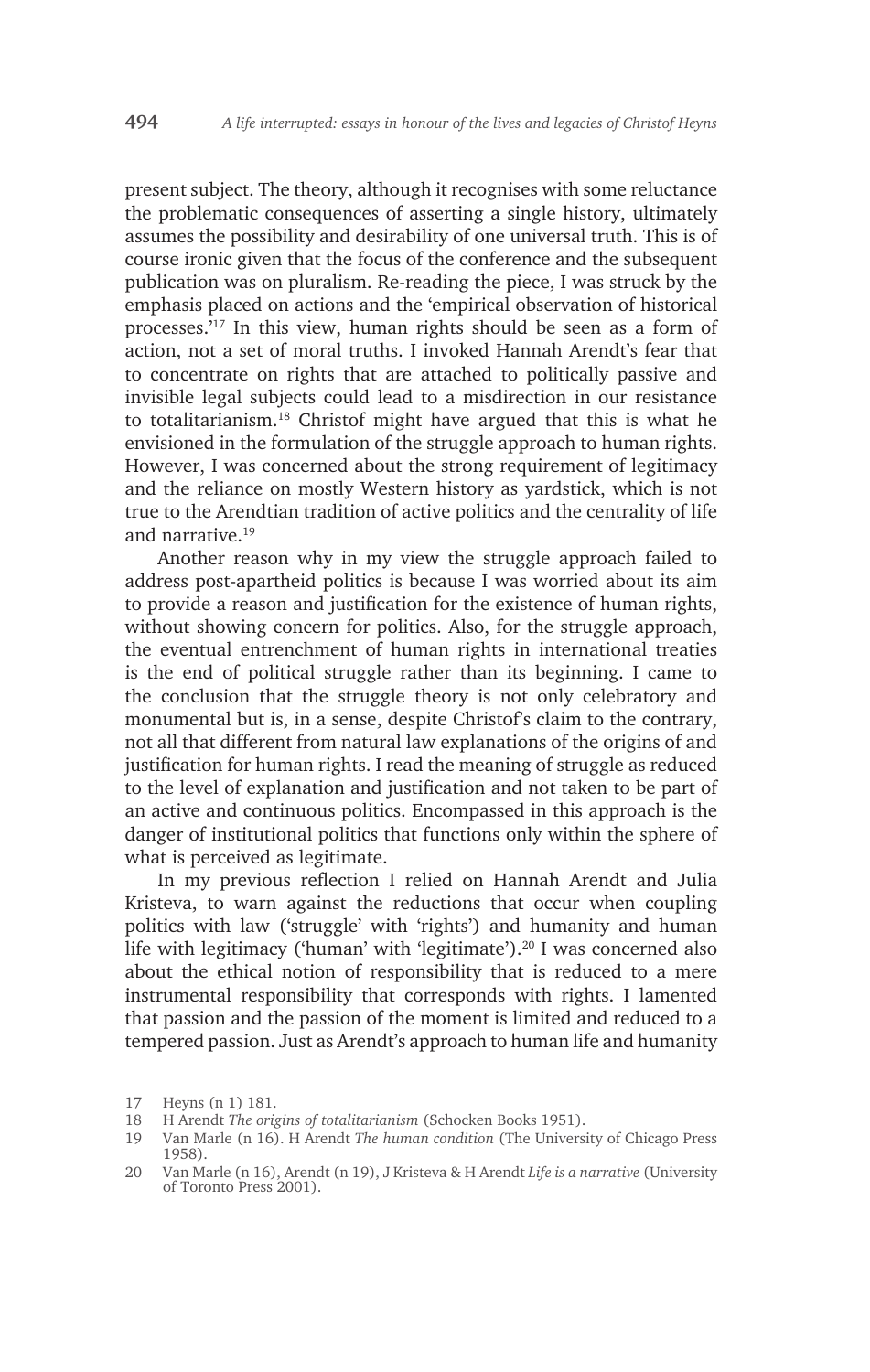(her belief that political action and thought are what distinguish human life from other forms of being) is critical of the notion of a society, or life captured by 'human rights' and of the equalisation of 'human' with 'legitimate', Kristeva's call for eternal revolt disrupts the coupling of rights with struggle. Following Arendt and Kristeva, the dangers of a society overtaken by human rights discourse become clear – the result being a complacent society where political action, thought, eternal questioning and contestation are absent and replaced by an understanding of freedom as mere commercial/economic freedom and of thought as calculated and instrumental.

As indicated above my attempt in this chapter is tentatively to revisit and reread the struggle approach to human rights and reflect also on my earlier response in light of Honig's work on refusal and in particular her reworking of the way in which refusal has been invoked by other theorists to argue for a politics of refusal that does not retreat, does not reject, disavow or abolish but returns to the city, to politics and maybe even to law and rights, albeit with caution. I read Christof's approach also alongside the writing of Cover. I find moments of connection in a shared belief in law's jurisgenerative potential, albeit always already confronted by the violence of state law and courts.<sup>21</sup>

### **Refusal**

Honig, in her latest work, *A feminist politics of refusal,* draws on the Greek tragedy by Euripides, the *Bacchae*, to develop her view.<sup>22</sup> Honig's theory of refusal is based on her feminist re-reading, re-interpretation and re-telling of the tragedy. If it is not obvious, I read Honig here alongside Christof, because of the possible connections between refusal and struggle. As indicated above, there are lines of connection but also of divergence. A divergence is that Honig's story is a tragedy that does not end well, where Christof's one is a story of optimism, one of  $s$ 11 $c$ cess.<sup>23</sup>

The *Bacchae* tells the story of Dionysus coming to Thebes and the events that unfold when the women of Thebes join the festivities, reject work, leave the city to explore alternative lifestyles but later return to claim the city. According to Honig, refusal occurs in three moves in

23 The 'struggle approach' can be placed along the lines of a traditional coming of age story, usually a story of a male character leaving his rural place to come to the city whereby becoming a man he fulfill his destiny. I have compared the lives of Nelson Rohihlahla Mandela and Winnie Madikizela Mandela to the coming-of-age story and showed how if Nelson's life mirrors the coming-of-age story, Winnie's life does not. K van Marle 'Post-1994 jurisprudence and coming of age stories' (2015) No foundations. Christof notably associates the life of Nelson Mandela with the struggle approach.

<sup>21</sup> R Cover 'Violence and the word' (1986) 95 *Yale Law Journal* 1601.

<sup>22</sup> Honig (n 2).<br>23 The 'struggle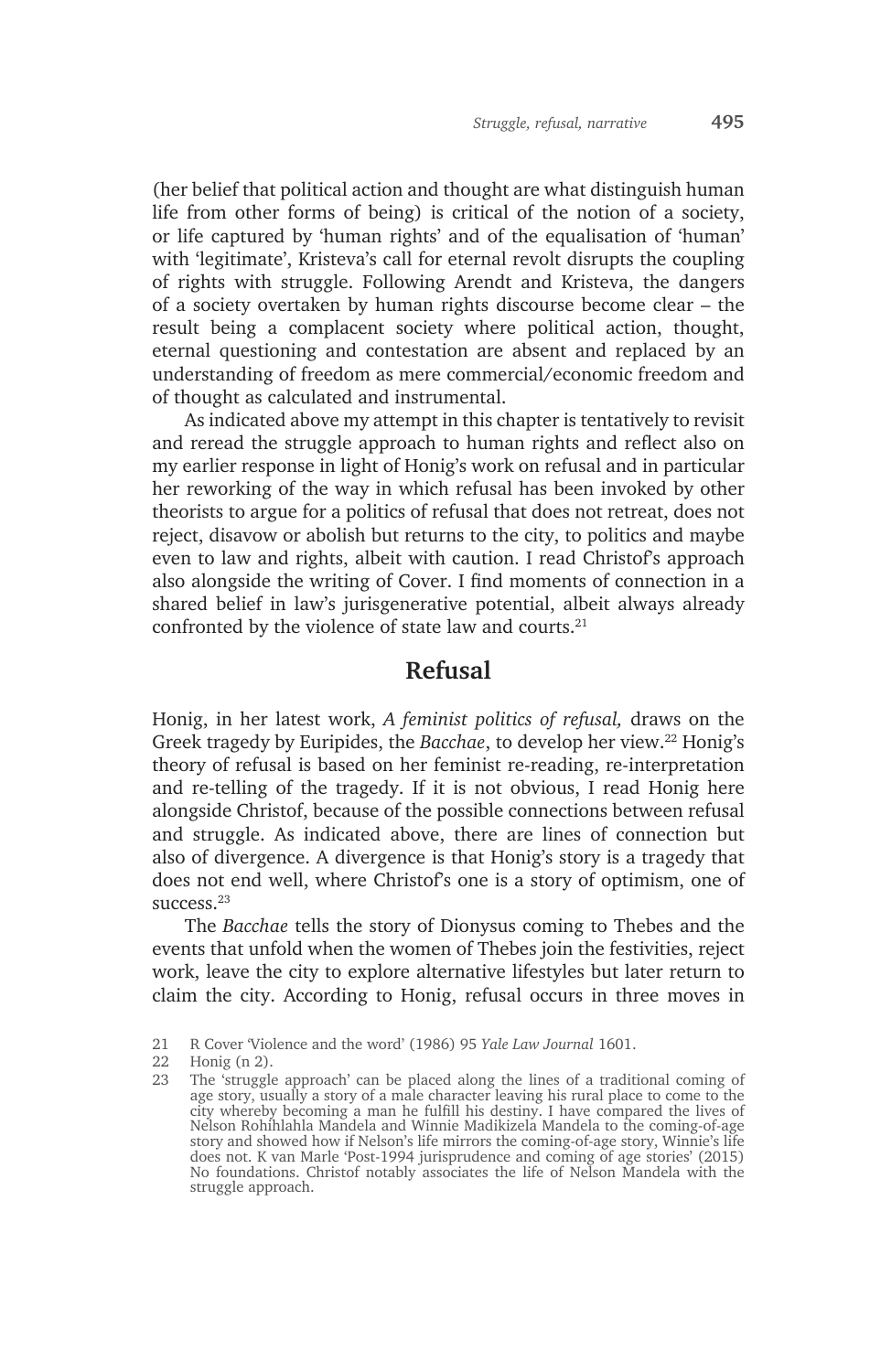the tragedy: firstly, women refuse to work in the city; they then move outside the city to live differently ; before they return to the city with certain demands. She reads these acts as 'a single arc of refusal', which conveys 'a normative, civic, and feminist obligation to risk the impurities of politics on behalf of transformation'.24 For her the return to the city is central to a feminist politics -of refusal, even though the return may fail. The city for Honig symbolizes political community. I previously have raised the question whether the city can be imagined also as the constitution, prompted by the call for the constitution to be abolished in the South African context.25 I asked whether the engagement with the constitution as return to the city could open space for critical constitutionalism and not its abolishment or abandonment.26

I should note that this is not the first time that refusal has been considered as a strategy for critical constitutional scholarship. Drawing on Cavarero's work on Penelope's weaving and unweaving as well as the laughter of the women of Thrace, I explored refusal as a critical response to a certain way of understanding and doing law.<sup>27</sup> Henk Botha, inspired by Njabulo Ndebele's *The cry of Winnie Mandela,* has also argued for refusal as a critical way to think about constitutionalism.28

Honig recalls three ways in which refusal has been invoked in critical theory, namely, Agamben's 'inoperativity'; Caverero's 'inclination'; and Hartman's 'fabulation'.29 She re-reads each of these together with another theorist to substantiate her argument for a return to the city, for a politics of transformation. Agamben's inoperativity is read with Butler's idea of 'assembly'; Cavarero's inclination with Ahmed; and Hartman's fabulation with Arendt.<sup>30</sup> Honig reads the women's actions in the tragedy as being part of an 'arc of refusal' which forms the basis for a feminist politics of refusal. I find her version of refusal, that is prepared to take the risk of 'the impurities of politics

<sup>24</sup> Honig (n 2) 1.

<sup>25</sup> K van Marle 'Refusal and critical constitutional scholarship' *Critical Legal Conference*  2021 (unpublished paper, on file with author).

<sup>26</sup> Honig concedes that her suggestion might not be useful to all with specific reference to some areas in Black studies who regards the city as 'unsalvageable'. However, she says that even those who regards the city as 'unsalvageable' may find something useful in the agonism that she finds in the Bacchae.

<sup>27</sup> K van Marle 'Laughter, refusal, friendship: thoughts on a "jurisprudence of generosity"' (2007) 18 *Stellenbosch Law Review* 194; K van Marle (ed) *Refusal, transition and post-apartheid law* (ed) (Stellenbosch University Press 2009).

<sup>28</sup> H Botha 'Refusal, post-apartheid constitutionalism and The cry of Winnie Mandela' in Van Marle, K (ed) *Refusal, transition and post-apartheid law* (Stellenbosch University Press 2009) 29.

<sup>29</sup> G Agamben *Potentialities* (Stanford University Press 1999) 250; A Cavarero *Inclinations: a critique of rectitude* (Stanford University Press 2016); S Hartman *Wayward lives, beautiful experiments: intimate histories of social upheaval*  (WW Norton & Company 2019).

<sup>30</sup> J Butler *Notes toward a performative theory of assembly* (Harvard University Press 2015); S Ahmed *Queer phenomenology: orientations, objects, others* (Duke University Press 2006); Arendt (n 19).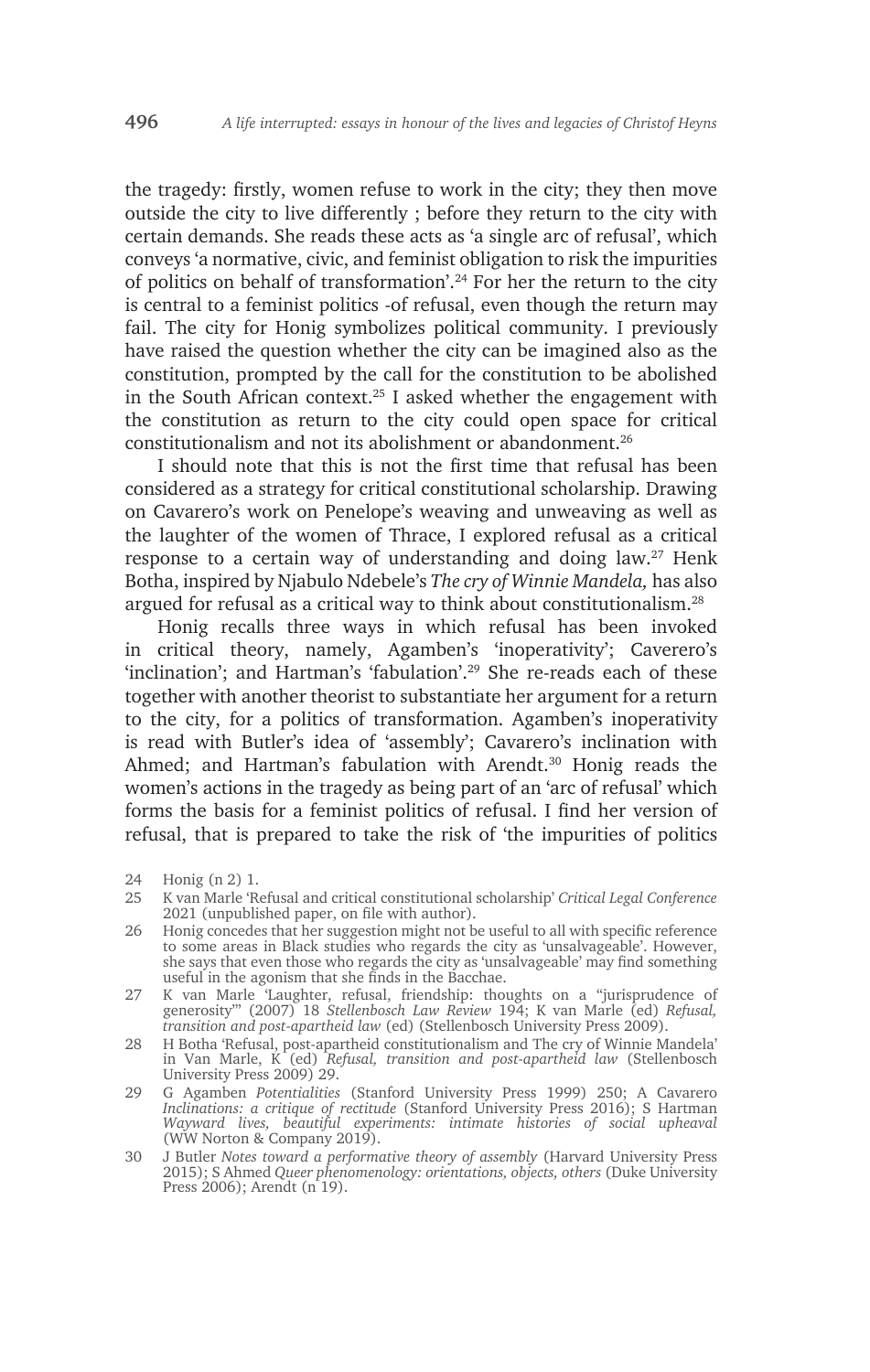on behalf of transformation', suggestive for critical legal scholarship. She identifies a feminist politics that shifts from the quest for power to collaborative experiments; from hubris to agency but notably also from heterotopia as fugitivity to heterotopia as a space/time of rehearsal and ultimately from heterotopia to a return to the city. Important features of the approach are its wordliness and the attention to the politics of storytelling. I turn briefly to inoperativity; inclination and fabulation and Honig's take on each of them.

Agemben situates his inoperativity, the suspension of use, in 'exceptional, liminal spaces', spaces associated with festival, exception and exhibition.31 The *Bacchae*'s refusal of work can be read as inoperativity and suspension, but for Honig it is not only the suspension of use but its intensification.32 Instead of Agamben's exhibition and spectacle associated with the male gaze we find in the *Bacchae*'s refusal a different inoperativity. The *Bacchae*'s refusal presents us with a new sociability; 'new use in common'; new ways of being.<sup>33</sup> Honig recalls an account of feminists who wanted to partake in a strike in support of Not One (Woman) less but who were involved in cooking food in a soup kitchen. Faced with the dilemma of 'We want to strike, but we can't strike' the women made the decision to provide raw food. What happened here is described as an evaluation of the 'sensible qualities of things', which recalls Ranciere's notion of redistribution of the sensible.<sup>34</sup> The *Bacchae*'s new ways of being also bring a new sense of time, a slow time, 'slow tempo of transcendence that refuse[s], by intensifying, everyday normativity and make[s] alternatives imaginable.'35 Instead of an ethics or politics of pure means we find a 'more wordly and impure agonistic and politics of refusal.' The difference between the *Bacchae*'s refusal and inoperativity reminds us of Critical Race Scholar, Patricia Williams, who as alternative to the view of certain Critical Legal Studies theorists to reject rights (refuse and make them inoperative) called for rights to be unlocked.36 Her notion of a jurisprudence of generosity is also an evaluation and ultimately redistribution of the sensible. Honig comments that Agamben's inoperativity ultimately leaves us with a notion of use that looks very much like the old – it is solitary, not common and exhibitive, not experimental; an untransformed use.<sup>37</sup>

- 31 Honig (n 2) 15-16.
- 32 Honig (n 2) 16.
- 33 Honig (n 2) 22.
- 34 Honig (n 2) 27. See J Rancierre *The politics of aesthetics. The distribution of the sensible* (2004) 12.
- 35 Honig (n 2) 43. K van Marle 'Law's time, particularity and slowness' (2003) 19 *South African Journal on Human Rights* 239. Christof showed specific interest in the idea of slowness and engaged with it in his time as Special Rapporteur.
- 36 P Williams *The alchemy of race and rights* (Harvard University Press 1991) 164-165; Van Marle (n 22).
- 37 Honig (n 2) 45.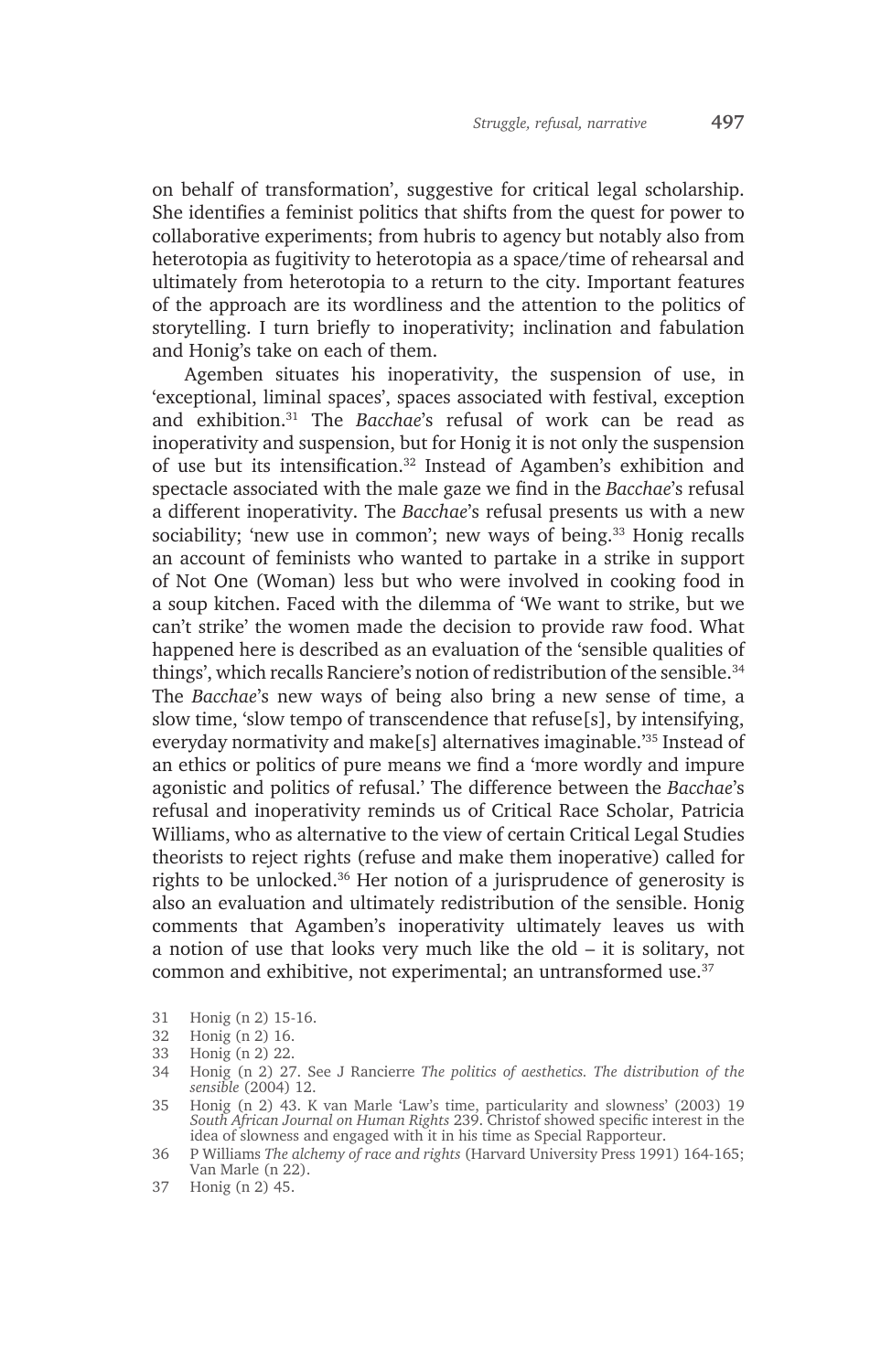Cavarero's inclination does not reject use but rather presents a way 'to rethink or recover use as care and mutuality'.38 Normativity is not suspended but reoriented. Cavarero suggests inclination as alternative to rectitude associated with autonomy. She relies on maternalism's gesture of care to suggest 'a subversive ethics of altruism'.39 Inclination of course recalls also feminist work on care and attunement.40 I am interested also in linking inclination with horizontality, the horizontal working of constitutionalism. Honig recalls the riddle that the Sphinx gives to Oedipus, which although he manages to solve it still misses the lesson that she is trying to teach him, being the wisdom of inclination. ('What crawls on all fours in the morning, walks on two legs midday, and then the evening on three'.)<sup>41</sup> Another lesson coming from the riddle is pluralization, that human life is made of multiple gestures, none of them essential.42 Pluralization, pluralism is another important feature of a critical constitutionalism. As noted above, Christof presented the 'struggle approach' at a conference on legal pluralism. He draws on the plurality of actions as grounding for the struggle approach.

Honig reads the main relation of kinship in the *Bacchae* as one of sorority rather than maternity and combines this with Ahmed's notion of disorientation to shift Cavarero's maternal care and pacifism to sororal love, care and violence.<sup>43</sup> The turn to sorority can be fruitfully compared to Jacques Derrida's lamentation of fraternity as the basis for democracy.44 Honig identifies four moments of inclination in agonic contexts of care: Firstly, when the women of Thebes join the foreign women, they refuse not only domestication but also sovereignty's demarcation. Secondly, when leaving the city for the Cithaeron the women 'join together in dance, worship, and sleep and in caring for the animals in whose midst the women find themselves.' The third and fourth examples are when Agave, the King's mother leans over him first to kill and then to bury him.<sup>45</sup> For Honig, Ahmed's disorientation opens up the possibility of 'gathering' differently; of reaching the 'very limits of social gathering'.<sup>46</sup> In her words, 'to love out a politics of disorientation might be to sustain wonder about the very forms of social gathering.<sup>47</sup> The possibility of 'new social relations' and not mere restoration to old ones, unfolds. The shift from maternal care and pacifism to sororal

- 38 Honig (n 2) 46.
- 39 Honig (n 2) 47.  $40$  Honig (n 2).
- 
- 41 Honig (n 2) 52. 42 Honig (n 2) 52.
- 
- 43 Honig (n 2) 58.<br>44 J Derrida The no
- 44 J Derrida *The politics of friendship* (Verso 1997) 236.
- 45 Honig (n 2) 54.
- 46 Honig (n 2) 55.
- 47 Honig (n 2) 55.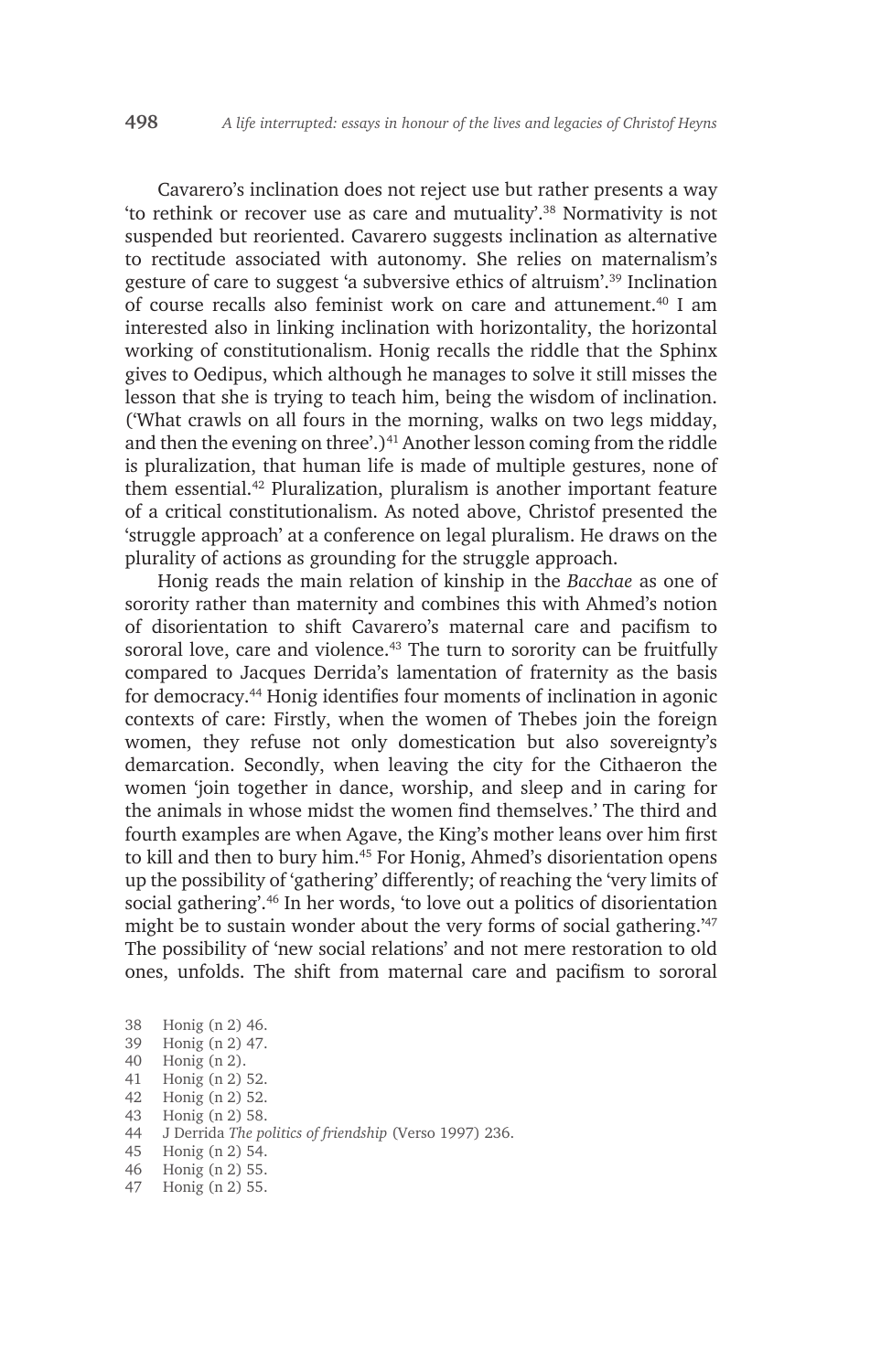agonist politics urges another shift, namely after time spent at the Cithaeron as a heterotopian space to return to the city.

To expand on the return to the city, Honig relies on Hartman's fabulation in telling the stories of wayward women.48 In addition to Arendt's view of the importance of the city and the archive to 'hold' stories of human action Hartman addresses how the archive 'hold[s] (back) the city'.49 Hartman fabulates in order to bring the stories of women whose lives were deemed obscure to the archive. However, Honig notes that Hartman's counter-narratives are only 'momentary triumphs'. She is concerned with the question whether fabulation can also collectivize or politicize? She concedes to the slow time of transition. It is notable how Cadmus, Agave's father who took up the position of King after the death of Pentheus, tries to restore her to her role as wife and mother, to kinship back into the 'patriarchal fold'. Arendt's distinction between the who and the what comes to the fore in Cadmus' denial of who Agave is, a huntress, a revolutionary leader to a what, a daughter, a wife and mother. By doing this, he relocates her, dismembers and reassembles her, she is 'repatriated to patriarchy'. He restores her to his sensibility, kills the world that she created in order to make her legible to him.

Honig writes:

… we know from Cadmus' example how the conventional center holds on to power in the face of such challenges when they come home: by turning such heterotopias into sites of madness of exception and reinserting wayward women into their proper locations in the structural map of patriarchal kinship.50

Ultimately Honig refabulates the story of the Theban bacchants: The women rejected confinement to work and labour; seeking more freedom-intimating moments; they flee the city; however, they wanted more than flight, something more lasting, an alternative, so they joined a chorus; and at the Cithaeron rehearsed new ways of being.<sup>51</sup> Honig suggests that the women wanted to establish equality in the city, not only outside the city in an exceptional moment. I sense a connection here with Christof's holding on to the institutional and to what is legitimate. For struggle to result in something that is accepted and that can make a difference it needs some kind of institutional legitimacy. Honig notes: 'Were the women successfully to claim the right to the city, the effect would be a repartitioning of the sensible.'52 The women were not successful, the city was not ready for them, might not be ready

- 48 Honig (n 2) 73.
- 49 Honig (n 2) 75.
- 50 Honig (n 2) 96.
- 51 Honig (n 2) 92.
- 52 Honig (n 2) 93.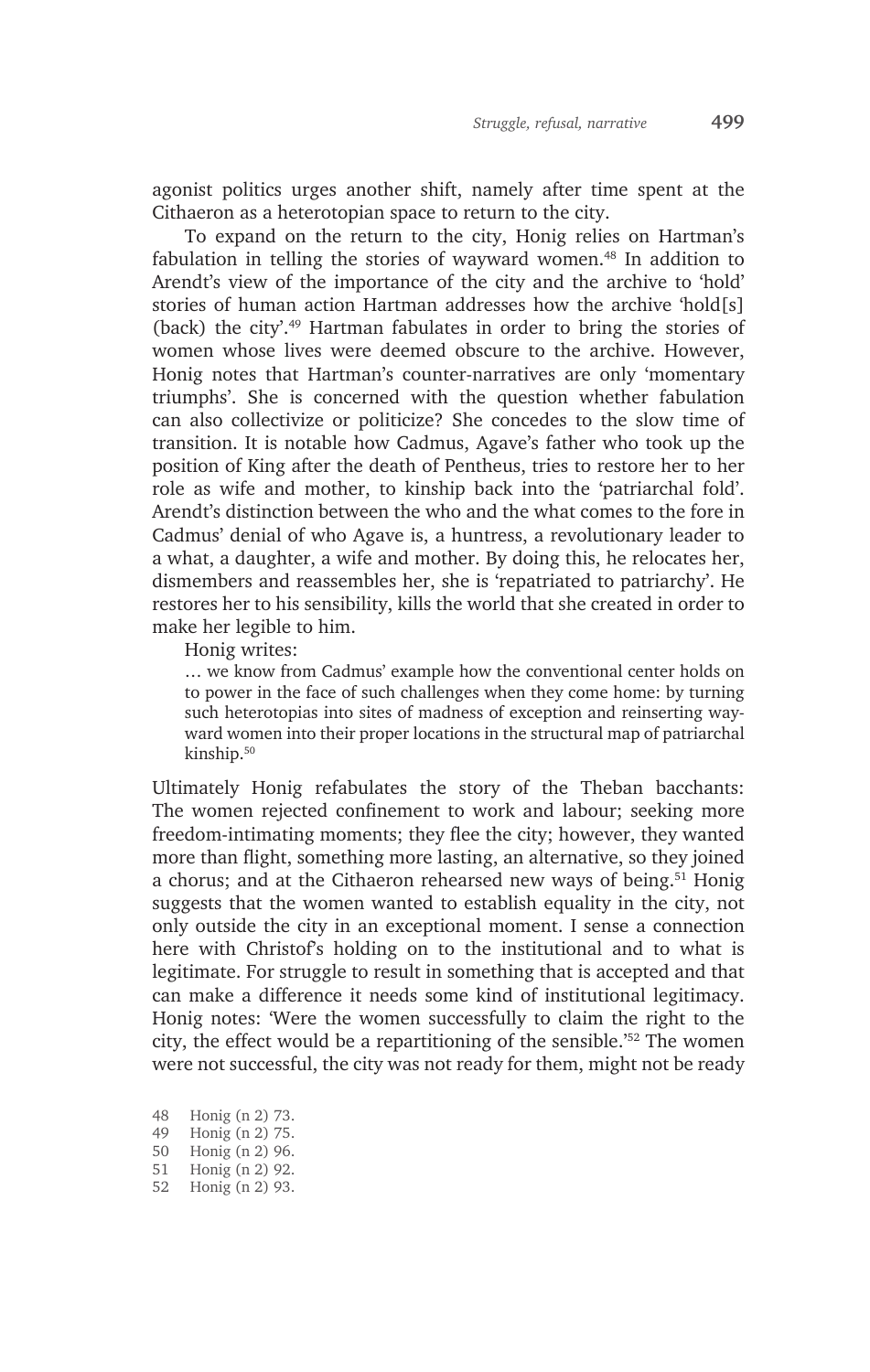for the kind of democracies we seek, but that is not a reason not to try. Recalling Du Bois's notion of 'splendid failure', maybe the 'splendidness of the failure can itself have the power to generate new readings'.53

#### **Redemptive transformation**

Robert Cover famously asserted the extent to which we create law and live a life of law through our narratives.54 He insisted that what law teachers mostly tell students about law – 'rules and principles of justice, the formal institutions of the law, and the conventions of a social order' - provides only a partial account of the 'normative universe that claims our attention.'55 He underscored that no law or legal institution exists in isolation from the narratives within which it is situated and its meaning created. 'For every constitution there is an epic, for each decalogue a scripture.<sup>'56</sup> Law is not simply a system of rules that should be followed 'but a world in which we live.'57 He notes the extent in which legal interpretation, legal hermeneutics, the question of 'meaning' in law' is often associated with a specific problem on which an official must decide. However, he urges us to see this also differently, and acknowledge that 'the normative universe is held together by the force of interpretive commitments' and that these commitments ultimately decide the meaning and existence of law.58 Legal orders and principles are for him 'signs by which each of us communicates with others.'<sup>59</sup> Cover is a theorist of jurisdiction and thus refers to the role of jurisdiction to construct meaning in our normative world. With reference to *Marbury v Madison* he remarks that '[e]very denial of jurisdiction on the part of a court is an assertion of the power to determine jurisdiction and thus to constitute a norm'.<sup>60</sup> He stresses the important role of legal tradition, which includes language and myth and is 'part and parcel of a complex normative world'.61 The main difference between Cover and the struggle approach as supported by Christof, is Cover's scepticism about the state and his belief in the power of narratives to make law. At the same time the history of various struggles, resistances against power perform a law making, at least right making role in the struggle approach.

- 53 Honig (n 2) 96-97.
- 54 Cover (n 3) 4-68.
- 55 Cover (n 3) 4.
- 56 Cover (n 3) 4.
- 57 Cover (n 3) 5.
- 58 Cover (n 3) 7.
- 59 Cover (n 3) 8.
- 60 Cover (n 3) 8. *Marbury v Madison*, 5 US (1 Cranch) 137 (1803).
- 61 Cover (n 3) 9.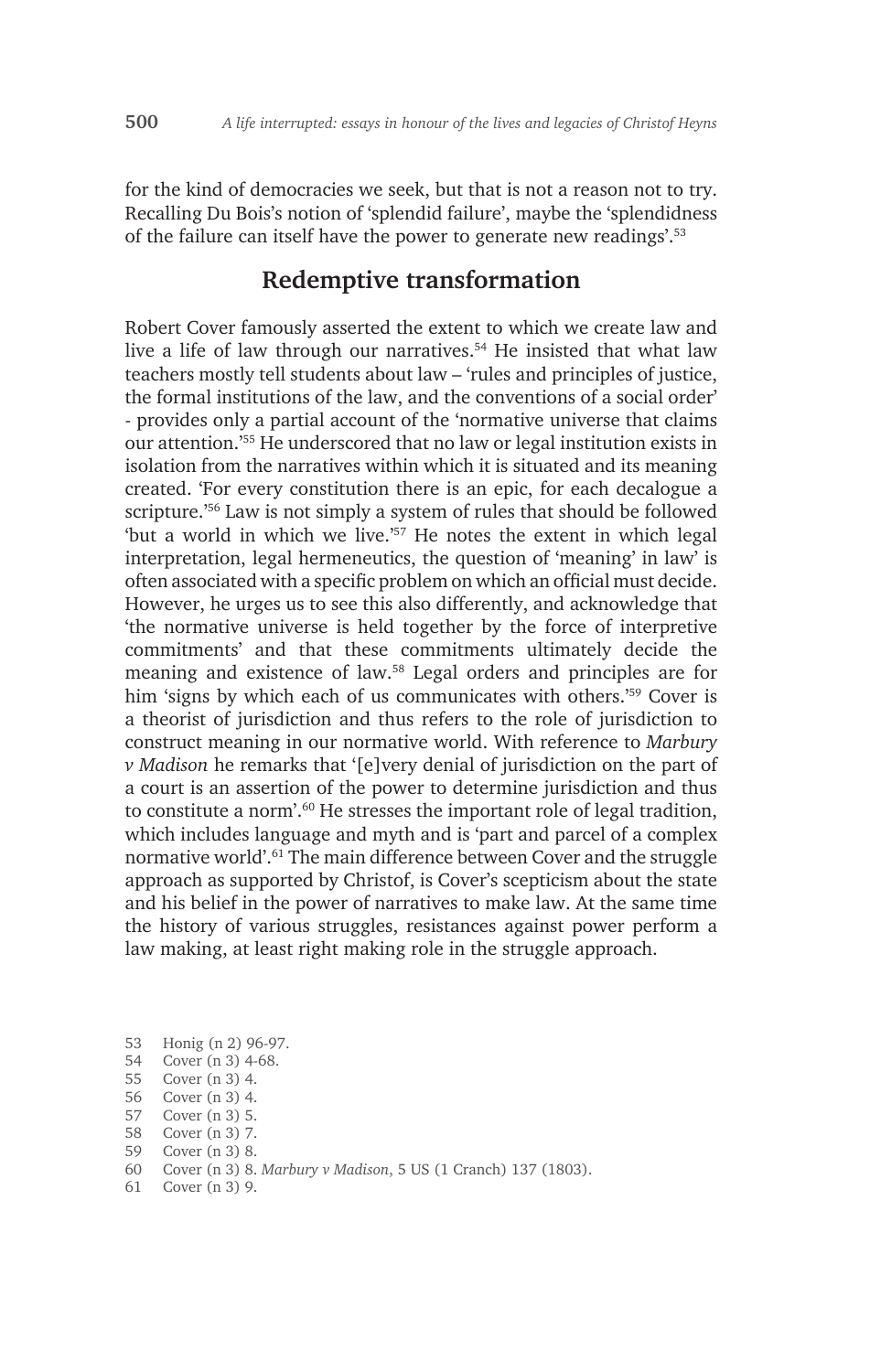Cover described the law as a 'system of tension or a bridge' that has the task of connecting 'reality' with 'an imagined alternative'.<sup>62</sup> Often reality is perceived as unredeemed. Law, he believes, can bring about transformation. 'Law is a force, like gravity, through which our worlds exercise an influence upon one another, a force that affects the courses of these worlds through normative space.'63 Narratives assist by connecting different force fields, they connect 'the "is", the "ought" and the "what might be".'64 Cover worked with a number of important and related distinctions: two versions of nomos, the insular and the redemptive; two ways of interpreting law, jurisgenerative and jurispathic; and two patterns/communities, paideic and imperial. Paideic/world creating patterns entail '(1) a common-body of precept and narrative, (2) a common and personal way of bringing education into this corpus, and (3) a sense of direction or growth that is constituted as the individual and his community work out the implications of their law.'65 An imperial/world-maintaining pattern relies on universal norms which are enforced by institutions. Where in paideic patterns law is seen as pedagogic and to understand it translates to obedience, law in the imperial pattern needs not be taught and must be effective. Cover explains that all normative worlds rely on both paideic and imperial patterns. The imperial mode of world maintenance is needed exactly because of the fertile forces of jurisgenesis, which causes 'the problem of the multiplicity of meaning'.<sup>66</sup>

I want to think about the struggle approach to human rights together with Cover's ideas on nomos and narrative. To what extent does the notion of struggle open possibilities for jurisgenesis, for the making of meaning in the interpretation of rights? Can the struggle theory be used to counter jurispathic decisions? De Sousa Santos describes modern law in terms of a tension between emancipation and regulation.<sup>67</sup> The failure of the nation-state caused the collapse of emancipatory ideals, resulting in over-regulation. I see an interesting resemblance between the idea of emancipation and jurisgenesis and regulation and jurispathia. De Sousa Santos strives to revive law's emancipatory ideal. Cover is known for his hope for redemptive transformation. He supports the idea of 'redemptive constitutionalism' to respond to contexts where a transformational politics is needed.<sup>68</sup> In this way there is a shared belief between Cover and Christof about law's potential. Cover, however, underscores the extent to which the jurisgenerative

65 Cover (n 3) 12-14.

68 Cover (n 3) 34.

<sup>62</sup> In the South African contact Etienne Mureinik famously invoked the image of the constitution as a bridge, E Mureinik 'Bridge to where? Introducing the interim Bill if Rights' (1994) 10 *South African Journal on Human Rights* 31.

<sup>63</sup> Cover (n 3) 10.

<sup>64</sup> Cover (n 3)10.

<sup>66</sup> Cover (n 3) 16.

<sup>67</sup> De Sousa Santos *Toward a new legal common sense. Law, globalization and emancipation* (Routledge 2002) 2.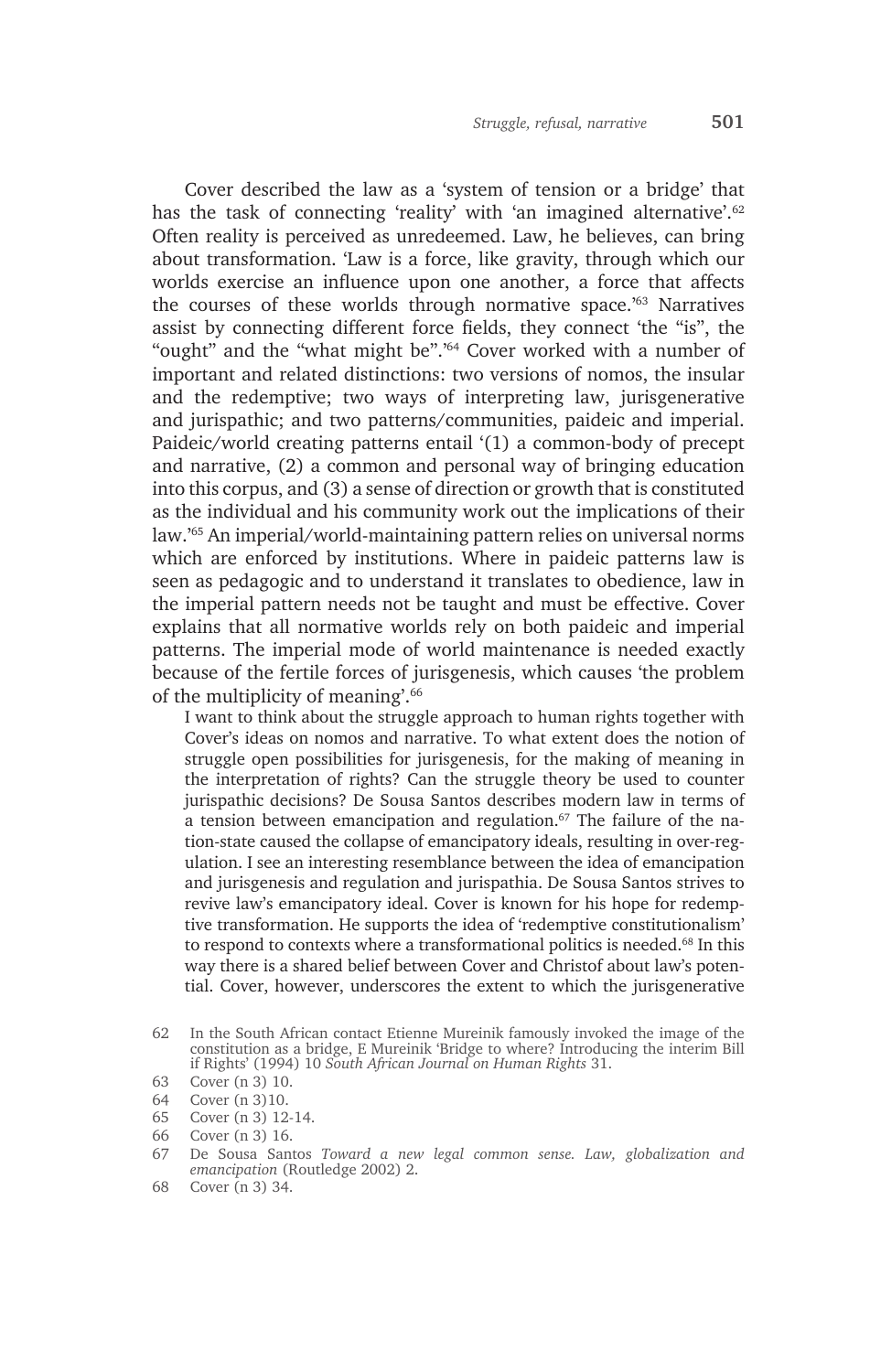process never takes place in isolation of violence. For him courts, 'at least the courts of the state are characteristically jurispathic':<sup>69</sup>

It is remarkable that in myth and history the origin of and justification for a court is rarely understood to be the need for law. Rather, it is understood to be the need to suppress law, to choose between two or more laws, the fecundity of the jurisgenerative principle, that creates the problem to which the court and the state are the solution.<sup>70</sup>

Cover responds critically to the sentiment that courts, and their jurispathic function, are needed because of the problem of 'unclear law'. He insists that the problem is rather one of 'too much law', which puts the problem in a totally different light. To acknowledge the problem of too much law is 'to acknowledge the nomic integrity of each of the communities that have generated principles and precepts'.71 This acknowledgement recognises the role of narratives in the creation of law. To describe the problem as one of 'unclear' law assumes or maybe presumes that there is one correct interpretation, 'a hermeneutic that is methodologically superior to those employed by the communities that offer their own law'.72 Cover in this time was concerned about what he recognised as 'the statist impasse', which he believed will come to an end. He believed that this will be disrupted by 'some undisciplined jurisgenerative impulse, some movement prepared to hold a vision in the face of indifference or opposition of the state'. Holding on to the belief in the possibility of transformation, he noted:

Perhaps such a resistance … will reach not only those of us prepared to see law grow, but the courts as well. The stories the resisters tell, the lives they live, the law they make in such a movement may force the judges, too, to face the commitments entailed in their judicial office and their law.

Do we see similar redemptive strands in the struggle approach to human rights? The firm belief that experience can translate in a law, a right that can generate new meaning? We may recall here Christof's coupling of rights with legitimate struggle. Cover notes that 'it is not the romance of rebellion that should lead us to look to the law evolved by social movements and communities.' He urges us to also recognise and distrust the reality of the power of social movements and to examine the worlds of law that they create.<sup>73</sup> He believed that the same way in which constitutionalism gives legitimation to the state, constitutionalism may give legitimation 'within a different framework' to communities and movements.

- 69 Cover (n 3) 40.
- 70 Cover (n 3) 40.
- 71 Cover (n 3) 42.
- 72 Cover (n 3) 42.
- 73 Cover (n 3) 68.